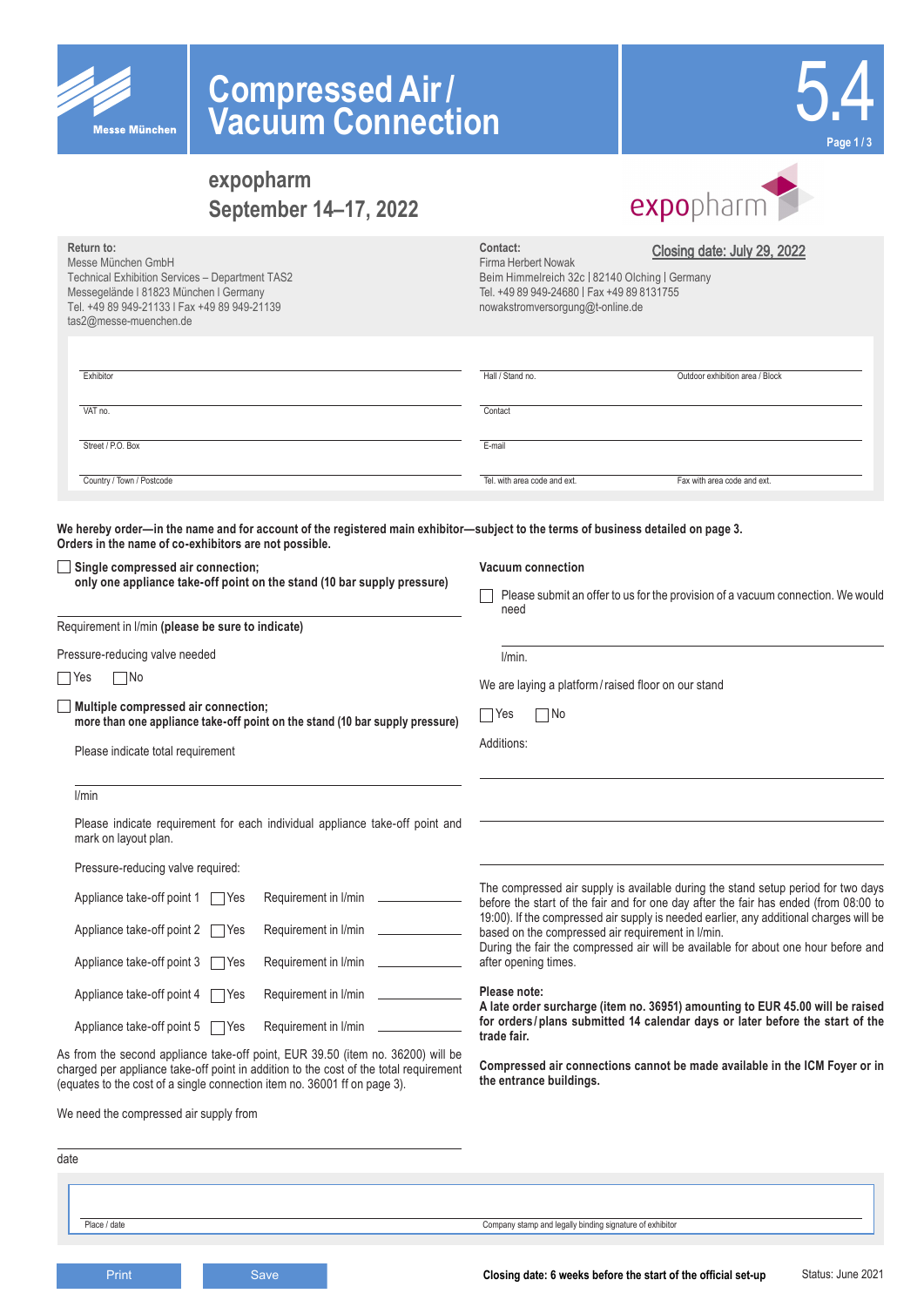



### **expopharm September 14–17, 2022**



**Return to:** Messe München GmbH Technical Exhibition Services – Department TAS2 Messegelände l 81823 München l Germany Tel. +49 89 949-21133 l Fax +49 89 949-21139

tas2@messe-muenchen.de

| Exhibitor                 | Hall / Stand no.             | Outdoor exhibition area / Block |
|---------------------------|------------------------------|---------------------------------|
| VAT no.                   | Contact                      |                                 |
| Street / P.O. Box         | E-mail                       |                                 |
| Country / Town / Postcode | Tel, with area code and ext. | Fax with area code and ext.     |

Sketch of the stand with precise dimensions where the individual/multiple compressed air connection(s) is/are to be installed. In the case of multiple connections, kindly mark them in accordance with the numbering system on page 1.

**Please mark the position of your stand by showing adjacent stands, aisles or hall entrances.**

Scale 1 : 100 (1 m = 1 cm) 1 : 50  $(1 m = 2 cm)$